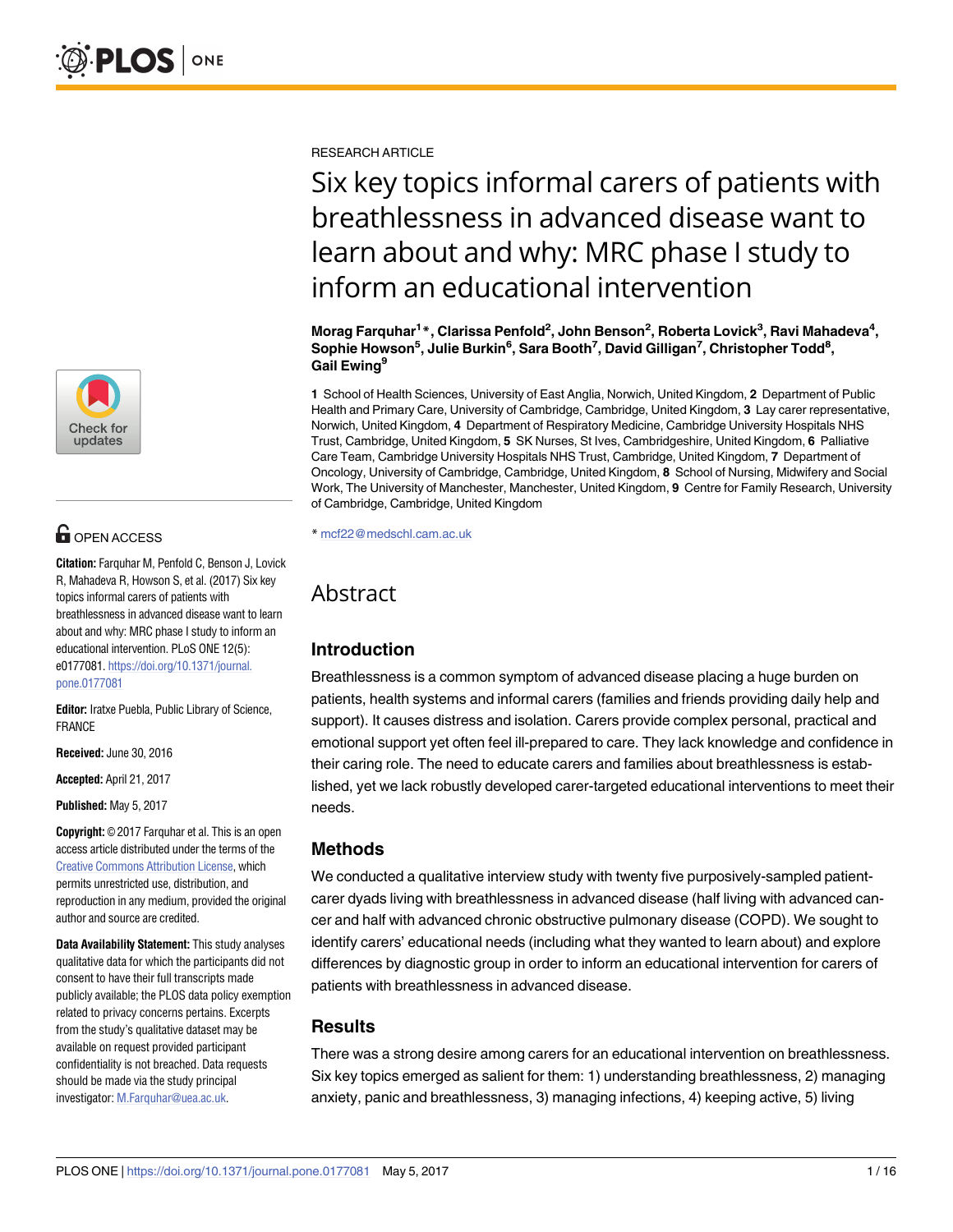<span id="page-1-0"></span>

**Funding:** Dimbleby Cancer Care (study funder - no grant number allocated) [http://www.](http://www.dimblebycancercare.org/)

[dimblebycancercare.org/](http://www.dimblebycancercare.org/). The study was funded by Dimbleby Cancer Care. The funder provided support in the form of salaries for authors [CP, MF, GE], but did not have any additional role in the study design, data collection and analysis, decision to publish, or preparation of the manuscript. The specific roles of these authors are articulated in the 'author contributions' section. SH was latterly employed by SKNurses, however SKNurses played no role in the study. The funders had no role in study design, data collection and analysis, decision to publish, or preparation of the manuscript.

**Competing interests:** MF CP JoB RL RM JuB SB DG CT GE declare no conflicts of interest. SH was latterly employed by SKNurses, this does not alter our adherence to PLOS ONE policies on sharing data and materials.

positively and 6) knowing what to expect in the future. A cross-cutting theme was relationship management: there were tensions within dyads resulting from mismatched expectations related to most topics. Carers felt that knowledge-gains would not only help them to support the patient better, but also help them to manage their own frustrations, anxieties, and quality of life. Different drivers for education need were identified by diagnostic group, possibly related to differences in caring role duration and resulting impacts.

#### **Conclusion**

Meeting the educational needs of carers requires robustly developed and evaluated interventions. This study provides the evidence-base for the content of an educational intervention for carers of patients with breathlessness in advanced disease.

## **Introduction**

Breathlessness is a common devastating symptom of advanced cancer and non-malignant disease [\[1\]](#page-12-0). Its incidence in cancer is second only to that of pain [\[2\]](#page-12-0), occurring in 49% of the general population with all cancers [[3](#page-12-0)] (a figure set to rise in relation to mesothelioma [\[4\]](#page-12-0)) and 90% of those with lung cancer [[5](#page-12-0)]. It is nearly universal in chronic obstructive pulmonary disease (COPD) by the time of death. COPD is the fourth leading cause of death worldwide [[6](#page-12-0)], predicted to rise to third by 2020 [[7](#page-12-0)]; in the UK alone it affects over 3 million people [\[8](#page-12-0)]. Nonpharmacological palliative interventions are effective management strategies for breathlessness but are unevenly provided outside specialist palliative care [\[9](#page-12-0)].

Breathlessness places a huge burden on patients, health systems, and on informal carers (family members and friends providing daily help and support) causing distress and isolation [\[10\]](#page-12-0). There is limited public understanding of it [[11](#page-12-0)]. Data on the number of carers supporting patients with breathlessness is scarce but presence of a carer has been reported for 60% of patients with advanced cancer-related breathlessness [[12](#page-12-0)] and 66%-77% of patients with advanced COPD [[13](#page-12-0)[–15\]](#page-13-0) (data from UK [[12–14\]](#page-12-0) and Norway [\[15\]](#page-13-0)).

Carers of patients with breathlessness due to advanced disease provide complex personal care (e.g. washing, dressing, managing symptoms by administering medication or oxygen) as well as practical and emotional support; their roles are multiple [\[13\]](#page-12-0), often requiring overnight vigilance  $[10,16]$  $[10,16]$  $[10,16]$  $[10,16]$  $[10,16]$ . They play a crucial role in providing supportive care  $[17]$  but also reduce formal statutory social care costs  $[18–20]$  and contribute to the social care economy  $[21]$ . There are substantial effects on carers' own health [[22](#page-13-0)], but the reality of caring often means putting their own health second [\[16](#page-13-0)].

Carers' experiences and needs in relation to breathlessness include anxiety and emotional distress, isolation, personal restrictions, lack of knowledge and strategies, helplessness and powerlessness, and lack of support or assistance [[10](#page-12-0),[12,13,14,](#page-12-0)[22](#page-13-0),[23](#page-13-0)]. Caring for someone with breathlessness is a difficult role full of uncertainty and the need to manage negative reactions from others, person loss (coping with personality changes), and (in the context of COPD) acute exacerbations [[22](#page-13-0)]. Carers live in an "imploded world" [22 –p156] where they are challenged by breathlessness and lack strategies to relieve the symptom [\[22\]](#page-13-0). It is expected that health care professionals will receive training on managing patient symptoms, but many carers receive no such guidance and feel ill-prepared to care [[24,25\]](#page-13-0). This is a source of anxiety which can impact on carer confidence [[26](#page-13-0)] and ability to ask for help, leading to crises: fear of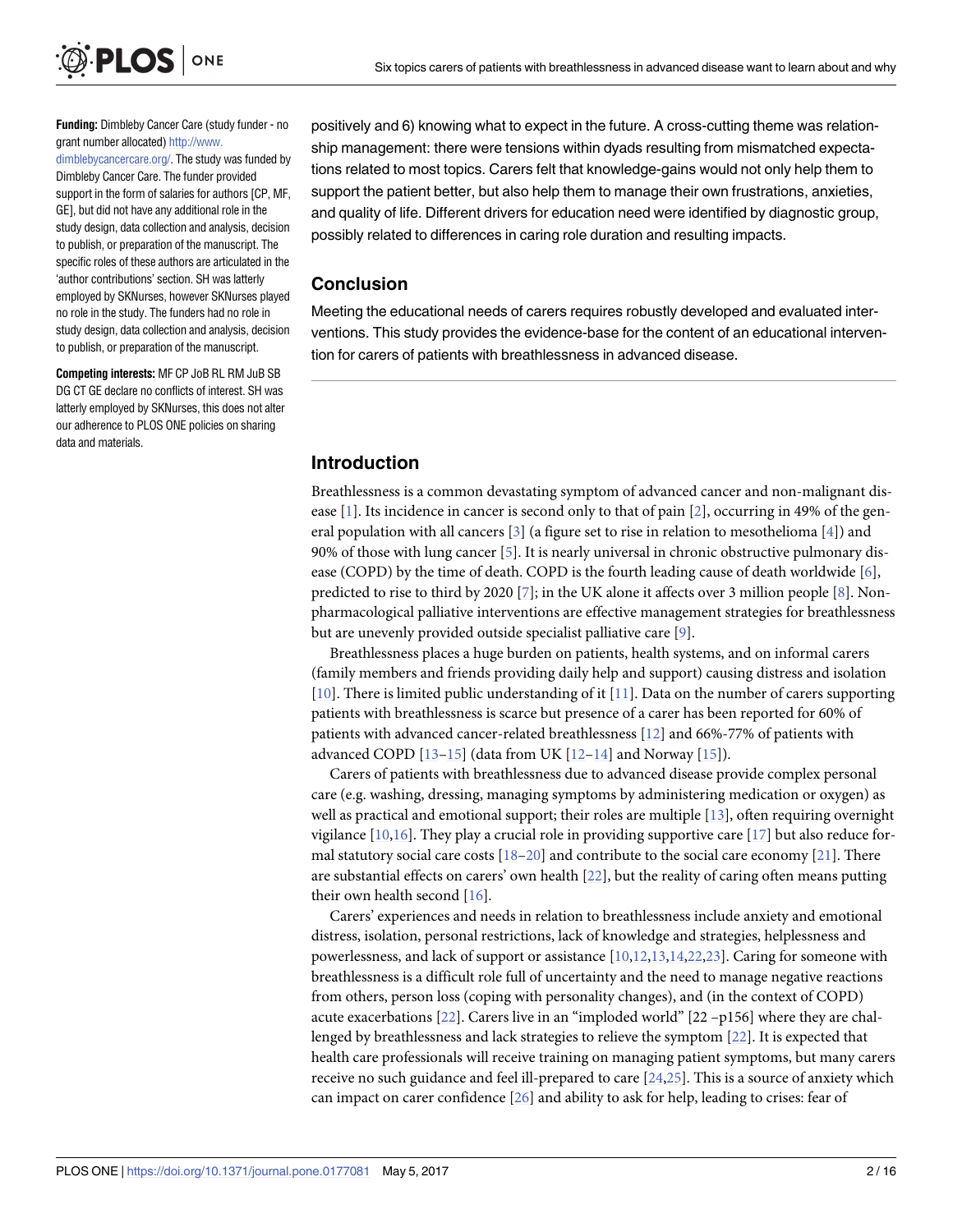<span id="page-2-0"></span>breathlessness drives demand for emergency health care, some of which is unwarranted [\[27\]](#page-13-0), and may not necessarily address the causes of presentation for help.

A recent study found that more than half of carers of patients with advanced COPD wanted more support with knowing what to expect in the future, and more than a third wanted more support with understanding the illness, knowing who to contact when concerned, having time for themselves in the day and dealing with their feelings and worries [[13](#page-12-0)]. More than half felt unprepared for finding out about and setting up services, and more than a third felt unprepared for getting help and information from the health system, and for responding to and handling breathlessness [[16](#page-13-0)]. Carers experience feelings of uncertainty about the possible trajectory of deterioration in patient health, what the future holds and fear associated with acute exacerbations [\[22\]](#page-13-0): they want support to better manage symptoms such as breathlessness [\[10](#page-12-0)[,28\]](#page-13-0).

We lack robustly developed and tested evidence-based interventions for carers [[29](#page-13-0)]. There is insufficient focus on assisting carers to acquire information and practical skills in cancer [\[25\]](#page-13-0), at the end of life [\[30,31](#page-13-0)], in chronic disease [\[32\]](#page-13-0) and, more specifically, in COPD [\[33–](#page-13-0)[37](#page-14-0)] and in relation to breathlessness in advanced disease [[38](#page-14-0)]. The American Thoracic Society has noted the importance of education for carers and families, as well as for the patient, in managing breathlessness [\[39\]](#page-14-0). A recent UK online survey revealed an appetite amongst clinicians for an educational intervention for carers of patients with breathlessness in advanced disease [[40](#page-14-0)]. Educating carers about breathlessness and evidence-based non-pharmacological interventions for breathlessness [[9\]](#page-12-0) may meet both patient and carer needs by both upskilling carers and increasing their confidence such that their ability to identify and respond to patient need is enhanced, potentially increasing their satisfaction with the caring role.

The Learning about Breathlessness Study programme is taking an approach based on the Medical Research Council (MRC) framework for complex interventions [\[41\]](#page-14-0) and the principles of educational planning [[42](#page-14-0)] to develop and evaluate an educational intervention for carers of patients with breathlessness in advanced disease. The study reported here is a component of the MRC Phase I of the programme: its aim is to identify the educational needs of carers of patients with breathlessness due to advanced disease (i.e. to establish what these carers want to learn about) in order to provide an evidence base for the intervention's content.

## **Methods**

#### Study design

A qualitative in-depth interview study with patient-carer dyads living with breathlessness in advanced disease.

#### **Ethics**

The study received ethics approval from the National Research Ethics Service (NRES) Committee East of England—Cambridge Central (Reference number 14/EE/0009). Written informed consent was obtained from all participants. The study protocol enabled the research team to refer patients or carers to the palliative care Cambridge Breathlessness Intervention Service (BIS) and/or an emotional support contact if required (JuB, a highly experienced occupational therapist with BIS).

#### **Recruitment**

Given the known disease-specific differences in trajectories of patients with breathlessness [\[43\]](#page-14-0), their experience of breathlessness [\[10,](#page-12-0)[44](#page-14-0)–[46](#page-14-0)] and trajectories of carers [\[47,48](#page-14-0)], we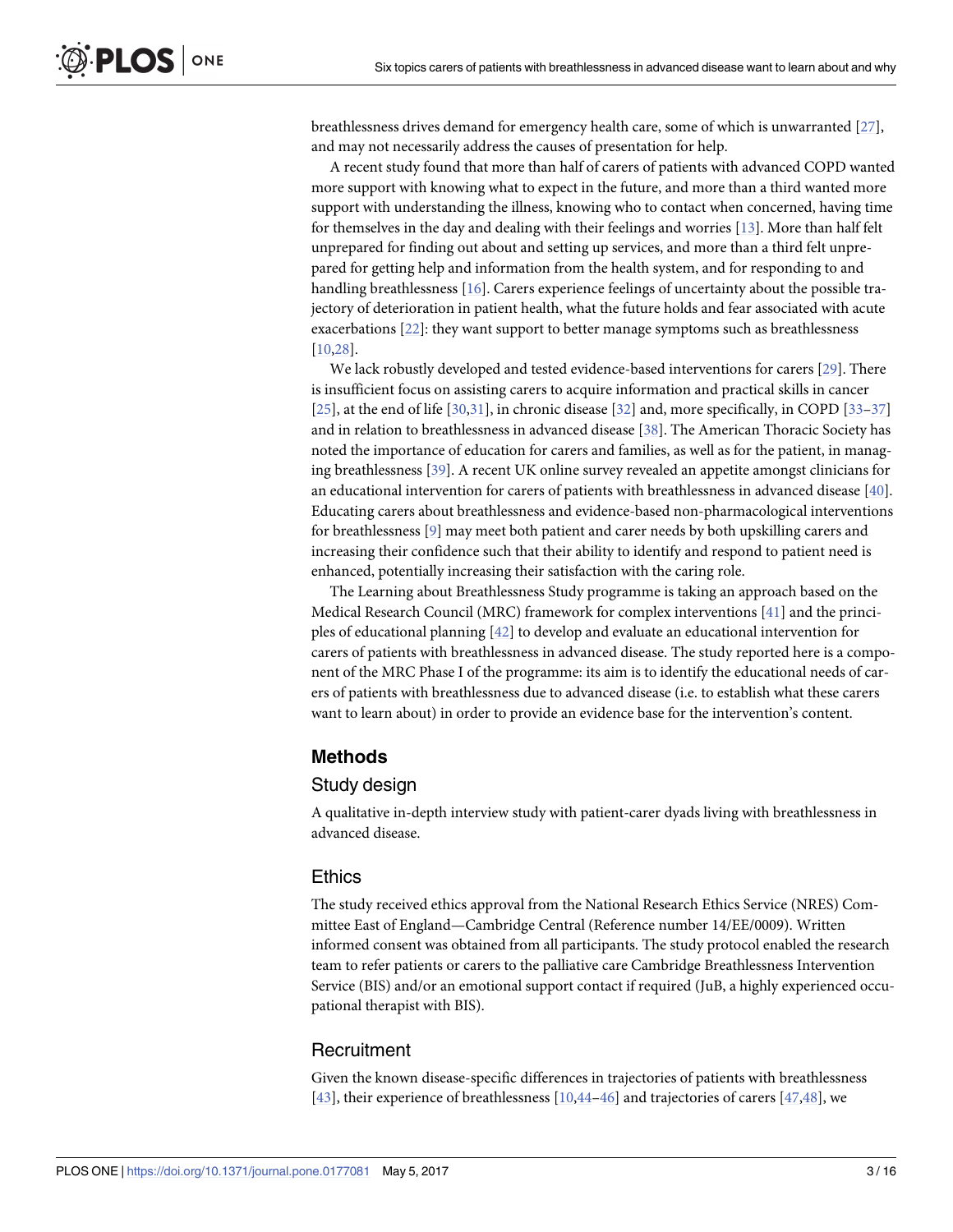<span id="page-3-0"></span>anticipated that the educational needs and preferences of informal carers were likely to differ by patient disease group. Patients with cancer and intractable breathlessness usually have a relatively short time to live, whereas in COPD the experience of living with breathlessness is prolonged [[10](#page-12-0),[44–46\]](#page-14-0). Thus the study sought to recruit patient-carer dyads from the two differing disease groups (cancer and COPD) to enable identification of any disease-specific requirements for an intervention's content and/or mode of delivery. A sample of up to 30 patientcarer dyads was sought, with data collection stopping once theoretical saturation was reached. This maximum sample size was in-line with other qualitative studies of this nature, enabling in-depth exploration of the experiences, needs and preferences sought, as well as analysis by disease group.

Recruitment to palliative care studies [[49](#page-14-0)] and recruitment of carers [[50–52\]](#page-14-0) can be difficult, thus we sought patient-carer dyads through multiple care settings: primary care (10 sites), secondary oncology care and secondary respiratory care (six secondary care sites). Dyads were recruited via the patient, and patients were identified by their direct care team (primary or secondary care practitioners providing care to patients who had agreed to facilitate study recruitment). Patients were eligible for inclusion if they had a diagnosis of cancer/COPD and were troubled by breathlessness in spite of optimisation of underlying illness. Patients were excluded if they were aged under 18 years or unable to give informed consent. These pragmatic study entry criteria were adopted to reflect the real world of ultimate intervention adoption where referral to, or uptake of, the intervention is more likely to be related to need for learning about breathlessness than to factors such as the severity of patient breathlessness or the number of hours the carer spends caring.

Patients were sent a recruitment pack by their direct care team (primary or secondary care), consisting of a letter of invitation, participant information sheet, reply slip and freepost envelope for reply directly to the study team. The study team then telephoned responding patients to answer any questions they had and to establish if the patient had an informal carer. Carers were eligible for inclusion if they were identified by the patient as a family member or friend providing them with help or support; they were excluded if they were aged under 18 years or unable to give informed consent.

#### Data collection

Interviews with consented patients and carers were conducted in the dyad's place of choice (usually the patients' home), by CP/MF. Patients and carers were interviewed separately where possible and audio-recorded, with permission. Interviews lasted about 45 minutes for patients and about an hour for carers. A topic guide was informed by the existing literature, pilot work with patients and carers, and the study's Monitoring, Advisory & Working Group (MAWG). The guide was reviewed after initial interviews and minor adjustments made.

Patient interviews began by asking for a brief account of their breathlessness and underlying condition to provide context and understand its impact. The interview then explored how patients managed their breathlessness, how they had learnt to manage it and whether they had sought information from sources other than via health care professionals (e.g. via the internet or support groups). Patients were then asked to give a brief account of the carer's role, how the carer helped them when they were breathless, how the carer had learnt this and whether the carer had sought information from other sources; whether or not patients wanted help from the carer was then explored. Patients were asked whether they wanted to learn (more) about breathlessness, what they thought the carer wanted to learn about, what they wanted the carer to know more about, and whether they wanted to learn with the carer.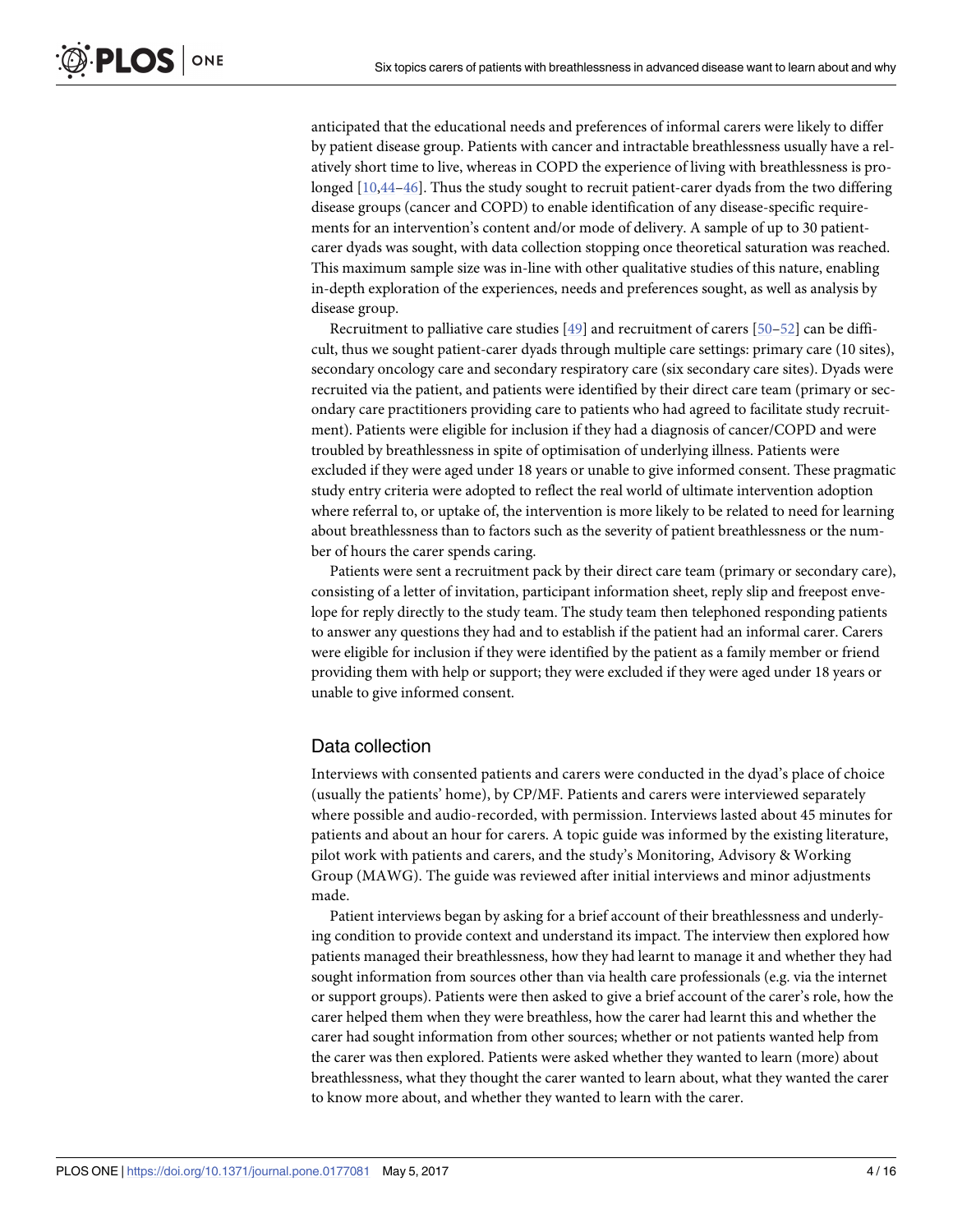<span id="page-4-0"></span>Carer interviews began by asking for a brief account of the patient's breathlessness, the carer's role, how they helped the patient when they were breathless, how the carer had learnt this and whether the carer had sought information from other sources. Carers were then asked about their own support needs in relation to the patient's breathlessness, and how prepared they felt to care for the patient. The carer's experience of responding to and handling the patient's breathlessness was explored: what they found difficult, whether anything worried or frightened them, what they felt confident about, and what they felt unsure about. Finally, carers were asked about their preferences for a carers' intervention on breathlessness in terms of what knowledge or information might be useful or helpful to them, and how they might learn it. Findings in relation to this final question (how they might learn) are reported in a separate paper (forthcoming).

## Data processing and analysis

Interviews were transcribed, checked and anonymised then imported into software facilitating data management, and analysed thematically using framework analysis [\[53\]](#page-14-0). Patients' and carers' transcripts were analysed separately (examining views within roles), in dyads (establishing differences/ comparability in preferences as these may impact on intervention development), and by disease group. Analysis was led by CP, with co-analysis by MF and GE to enhance validity and reliability and permit inter-analyst clarification of coding and emerging themes. This was an iterative process that began after the first two patient-carer dyad interviews were conducted.

Emergent findings were validated by the MAWG which included the operational research team, a range of clinical experts working clinically with patients with breathlessness in advanced disease and their carers (from the fields of nursing, medicine and occupational therapy across primary, community and secondary care settings), methodological experts (in qualitative methods, palliative care and breathlessness research, intervention development, psychology and informal carers) and an informal carer with experience of supporting family members with breathlessness due to cancer and COPD. This process involved presentation of the findings to the MAWG, followed by their detailed discussion. The MAWG were specifically asked to identify any surprising or unexpected findings as well as any aspects of learning about breathlessness that they felt were missing.

## **Results**

A purposive sample of 25 patient-carer dyads was recruited, with half the sample having a diagnosis of advanced cancer and half a diagnosis of advanced COPD; four-fifths were recruited through secondary care, and one-fifth through primary care. Table 1 reports patientcarer dyad recruitment by diagnostic group and recruiting site type and [Table](#page-5-0) 2 summarises the characteristics of participating patients and carers.

Eight patients were interviewed alone, 17 with the carer present; nine carers were interviewed alone, 16 with the patient present. The interviews powerfully represented the difficult

|  |  |  |  | Table 1. Patient-carer dyad recruitment by diagnostic group and recruiting site type. |
|--|--|--|--|---------------------------------------------------------------------------------------|
|--|--|--|--|---------------------------------------------------------------------------------------|

| <b>Recruiting sites</b>  | Invited |             | Participated |             |  |
|--------------------------|---------|-------------|--------------|-------------|--|
|                          | Cancer  | <b>COPD</b> | Cancer       | <b>COPD</b> |  |
| Secondary care $(n = 6)$ | 35      | 25          | 10           | 10          |  |
| Primary care $(n = 10)$  |         | 33          |              |             |  |
| <b>TOTAL</b>             |         | 100         |              | 25          |  |

<https://doi.org/10.1371/journal.pone.0177081.t001>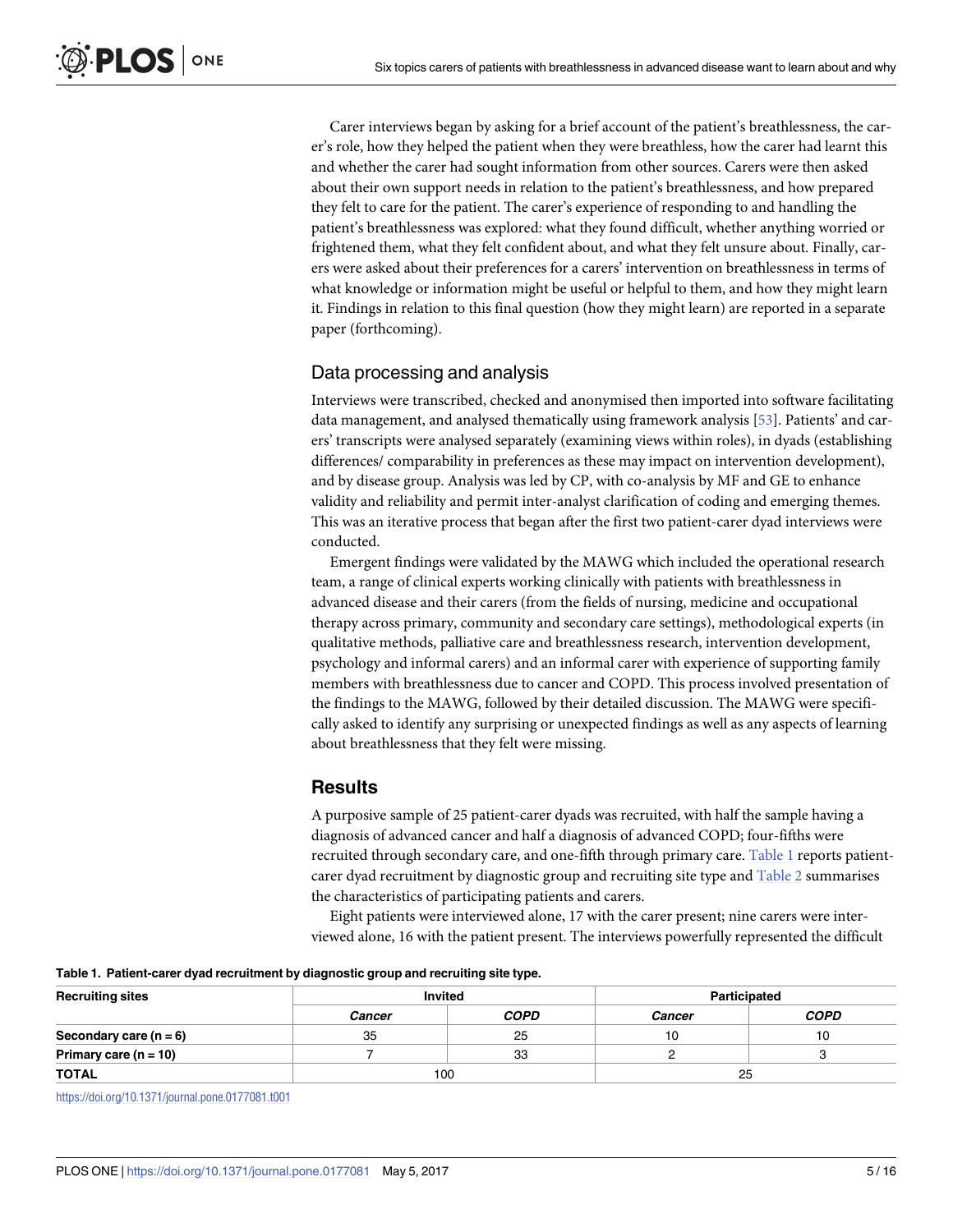<span id="page-5-0"></span>

|                                 | Patients ( $n = 25$ )                                                                             | Carers ( $n = 25$ )                |                                                                 |  |
|---------------------------------|---------------------------------------------------------------------------------------------------|------------------------------------|-----------------------------------------------------------------|--|
| Mean age:                       | 75 yrs (range 59–89 years)                                                                        | Mean age:                          | 68 years (range 42–84 years)                                    |  |
| Sex:                            | 7 female and 18 male                                                                              | Sex:                               | 21 female and 4 male                                            |  |
| Diagnostic group:               | 13 COPD<br>12 cancer (7 primary/secondary lung cancer; 4 mesothelioma; 1<br>non-Hodgkin lymphoma) | <b>Relationship to</b><br>patient: | 24 family members (20 spouses, 4<br>adult children)<br>1 friend |  |
| Time since diagnosis<br>(mean): | COPD-9 years<br>Cancer-2 years                                                                    | <b>Employment:</b>                 | 19 retired<br>5 in paid employment                              |  |
| Housing:                        | 9 living in social housing                                                                        |                                    | 1 registered disabled                                           |  |

<https://doi.org/10.1371/journal.pone.0177081.t002>

position of carers of patients with breathlessness but the absence of support for them. They identified the strong desire for an educational intervention and six interrelated topic areas for learning i.e. why they wanted to learn and what they wanted to learn about.

#### Why do carers want to learn?–Need for an intervention

**Nothing for carers.** There was overwhelming evidence in the interviews of a thirst for an educational intervention on breathlessness amongst these carers: *"They do things for the patient*, *but they don't really do anything for the carer*. . . *he's been on courses*. . . *but they don't really tell you anything"* (Carer 224; COPD). The focus of existing interventions was on patients, but carers form a dyad or unit of care with the patient in terms of day to day management, therefore focusing educational interventions on patients alone may limit effectiveness.

**Desire to be involved.** Carers wanted to be included in discussions of breathlessness management to enable them to support the patient to manage their breathlessness day to day: *"They [health care professionals] don't necessarily ignore me but they don't seem to talk to me*. . . *[it would be good] if a carer could be a bit more involved"* (Carer 221; COPD). They were rarely involved in advice-giving to patients or knew what the patient had been taught in terms of management strategies.

**Recognition and affirmation.** Carers sought acknowledgement of their role in supporting the patient and contributing to managing their breathlessness: *"I know the nurses and* everybody and the physios and all those come and see him and do what's right for him, I agree with that and we've had everything done that we can. They've been brilliant. But at the back of it, *there's a carer and they're left on the back-burner"* (Carer 221; COPD).

They wanted formalised advice which strengthened their supportive role or reassured them that what they were already doing was correct: affirmation to build their confidence. They wanted information and knowledge to put them in a better position to help the patient and allay their concerns. They wanted strategies, work arounds, tips and tricks: *"You're just sent home to deal with it on your own*, *find your own solutions"* (Carer 103; cancer).

## What do carers want to learn about?—Six interrelated topic areas

Six key topics emerged as salient for carers: 1) understanding breathlessness, 2) managing anxiety, panic and breathlessness, 3) managing infections, 4) keeping active, 5) living positively, and 6) knowing what to expect in the future. These topics were expressed either in first responses to an open question *("What would you like to learn more about in relation to patient's breathlessness*?*"*) or through spontaneous expression during the interviews e.g. *"what I'd really like to know is*. . .*" / "what I want to learn more about is*. . .*"*.

**1) Understanding breathlessness.** There were two aspects that carers want to learn about in relation to understanding breathlessness: the causes of breathlessness and the experience of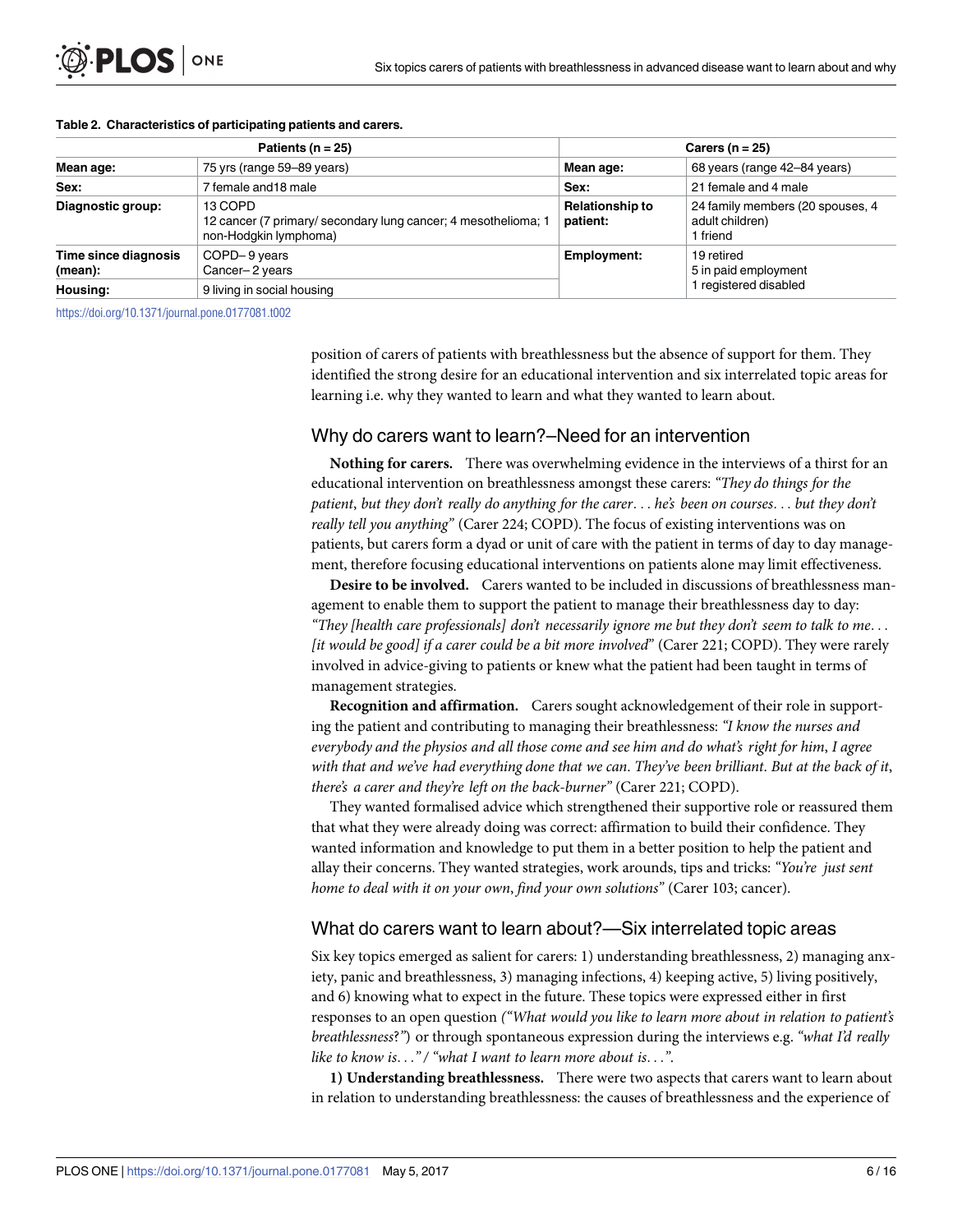breathlessness. Carers wanted a better understanding of the causes of breathlessness, delivered in clear and simple language: *"I have a reasonable idea of what would happen*, *but there are*. . . certain areas I am not very familiar with and I really haven't had this, I really don't know what *emphysema is*. *I am told*, *sort of*, *the medical but sort of the layman's terms*. *It's never actually been explained and I've never asked but I would like to know"* (Carer 222; COPD). A carer of a mesothelioma patient described being shown an x-ray and not knowing what she was looking at, or what she should be looking for. For COPD patients there were opportunities for understanding COPD and its effect on the lungs, for example through attending pulmonary rehabilitation, but these carers were rarely invited to these and felt they lacked the understanding they needed.

Carers also wanted a better understanding of the experience of breathlessness—what it feels like. Some carers wanted direct experience of breathlessness whereas others just wanted a better understanding of how the patient experienced it. This desire was related in part to a need to manage their own frustration and disappointment when activities involving the patient had to be cancelled or curtailed. They felt that understanding what breathlessness feels like would help them be more empathetic and have more patience with their family member, and cope better with their own emotions around the condition. They sometimes described breathlessness as "attention-seeking" and spoke of child-like behaviour in the patient that they struggled to respond to sensitively. They felt that having a better understanding would help them respond appropriately and support their relationship with the patient: *"It would be quite helpful*. . . *if I could know how he felt when he was breathless*. . . *Because I would then*. . . *understand* a little bit more about why... he didn't feel he could do certain things and why he felt anxious *about them"* (Carer 227; COPD).

A further source of frustration linked to limited understanding of breathlessness was the variability of the symptom on a day to day basis. Carers felt that understanding the cause of this variation might help them in turn understand how the patient was feeling: *"We could be* doing the same thing every day and one day it could make him out of breath. I just wonder why ... on certain days it makes you feel more short of breath than others... It might make me under*stand him better*. . . *how he feels"* (Carer 224; COPD).

**2) Managing anxiety, panic and breathlessness.** There were two aspects that carers want to learn about in relation to managing anxiety and panic: how to recognise panic and how to respond confidently to panic in order to manage breathlessness. Carers described learning to recognise breathlessness that was caused, or aggravated, by panic: *"The first few times I called an ambulance [] it was simply panic*. . . *although he was gasping for breath*. . . *he calms down the minute I phone an ambulance*. . . *It's visible*, *because he knows and I know help's on its way"* (Carer 221; COPD).

Carers were uncertain about how to respond when the patient was panicking. They acknowledged that their response was often unhelpful, for example asking the patient what they could do when the patient was unable to respond due to their breathlessness: *"I don't* know what to do... when he's bad I just keep saying, 'What shall I get you, what do you want?' *and he can hardly breathe like so it's a bit naughty really isn't it*?*"* (Carer 205; cancer). Carers themselves could feel anxious and panicked, finding it difficult and distressing to witness a breathlessness attack: *"A bit more information*. . . *because for a start it was scary*. *He would come* in the bedroom in the night...  $T can't$ ...' and he couldn't even tell me he couldn't breathe, and I'm thinking what the hell? You just come out and you grab the phone. You don't know what to *expect"* (Carer 221; COPD).

They were anxious about responding helpfully; they wanted to feel confident about their response. They wanted to know what was best for the patient in that situation or reassurance they were doing the right thing. They wanted practical tools and advice—tips on how to calm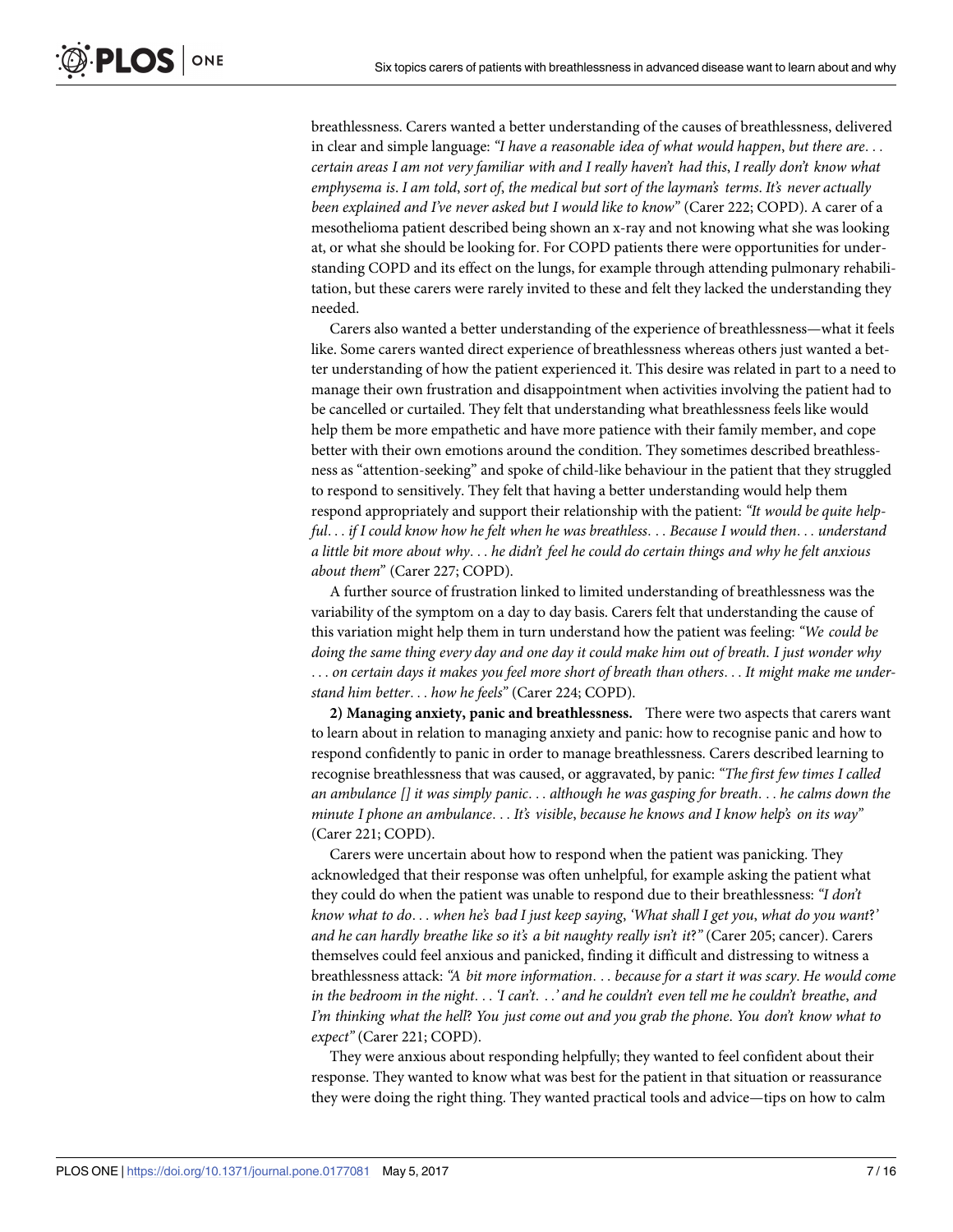the patient and their breathing: *"Good techniques for calming the person down*. . .*If you calm the system down*, *their breathing comes down*. *[*. . .*] if you can prevent the panic or reduce the panic*, you've got more chance of sorting it out, so that would be really good... Some good tips for carers, *especially*, *on how to calm them*. . . *a little bit of education on*. . . *what calms down the breathing"* (Carer 225; COPD).

**3) Managing infections.** There were two aspects related to managing infections: avoiding infections and responding to infections. In the interviews this topic was predominantly identified by carers of patients with COPD; a later stage of the study (reported elsewhere), which involved workshops with patient-carer dyads living with COPD or cancer to review the emergent topics, found that avoiding and responding to infections was relevant in cancer too.

Carers wanted tips to help the patient avoid infections. Some avoided crowded places or family events and contacts involving young children, but this strategy came at the cost of compounding an already restricted and isolated life.

In terms of how to respond to infections, carers wanted to know what to do, when to start emergency medication, and when to seek additional help. Again, there were tensions within the dyads: *"do I override him*? *I can't always treat him like a child*, *that's not fair"* (Carer 221; COPD). Carers wanted guidance even when emergency plans were already in place.

"I'm never too sure, you know? And I've always been... 'As soon as you feel ill you don't just *take tablets', so you've got to re-educate yourself really because you're thinking, 'Well, am I doing the right thing?'*"

(Carer 224; COPD)

"He does annoy me. I do get angry. I'll say to him, 'Do you want me to call the doctor? [...] because of his coughing and breathing. 'No, I'll leave it a few more days' [...] he'll push it [...] *until I put my foot down—and then he ends up usually in [hospital]*" (Carer 221; COPD)

The decision of whether or not to increase steroids was too much responsibility for some carers: one was concerned that it *"could have been fatal"* (Carer 225; COPD).

**4) Keeping active.** Carers wanted practical guidance on how to help the patient to be active, including armchair exercises. They wanted to support patients in being or keeping active but this was accompanied by a difficulty in getting the balance right: knowing the appropriate amount of activity and rest. This was often a source of tension within dyads. Carers were confused about how much activity or exercise was too much or, conversely, how little was too little and should they be encouraging the patient to do more.

"*I'd like to know a little more*. . . *when should I really be stopping him from doing something*  $[...]$  I've had to say to him before Tm not being unkind but if you push yourself and you really *make yourself unwell' which he has done. I am the one that looks after him and then that means I can't get on with things because he is being silly*"

(Carer 222; COPD)

"*I'm wondering sometimes when he just sort of sits in the chair*. . . *whether that's not helping* him [], whether if he should get up and... and try and do a little bit, whether that would help *him to breathe more*"

(Carer 111; cancer)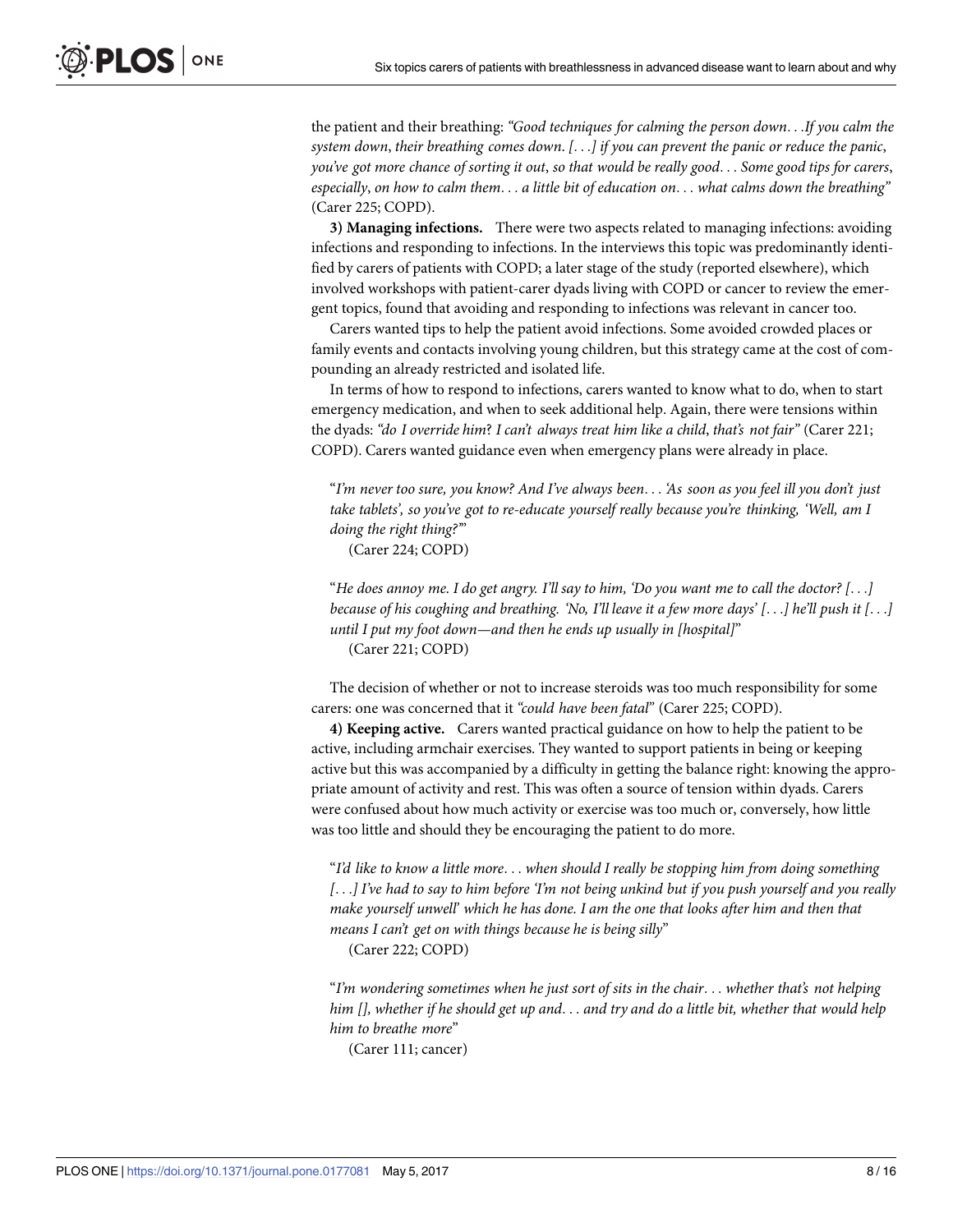For those living with COPD there were reports of mixed messages from health care professionals about being active or not depending on the weather or on a recent exacerbation. There was also a notable mismatch in expectations between carers and patients relating to activity and this mismatch was a major cause of tension in dyads: patients felt frustrated with some feeling they wanted to do more but weren't being allowed and that they were losing their independence, while others felt carers did not understand how they felt and had unrealistic expectations about what they could actually do. But there was also real fear on the part of carers: "I'm always frightened that what he does is going to. . . is making his lungs wor[se] or making the cancer move more than sitting doing nothing, so I'd rather him sit, do nothing and stay as he is *than do something and make him worse*, *you know*?*"* (Carer 111; cancer).

**5) Living positively.** Carers wanted to know how to maintain a reasonable quality of life, overcoming isolation and restrictions. They wanted strategies to encourage the patient and ideas for activities that were appropriate and that they could do together—especially within couples. Many described the discovery that shopping trolleys make great walking frames as a revelation, with the bonus of not looking like a medical aid (the latter being a concern for some, as noted below). They wanted help to plan, pace and problem solve in relation to life with breathlessness. Again there was a mismatch in expectations within the dyads around what was possible and what was not.

There was also the issue of stigma. While some patients accepted help in the home or garden, or were willing to use wheelchairs or mobility scooters in order that they could do more with their carer, others were more reticent about using these leading to frustration for carers: thus this was a further source of tension within dyads. Education around this would be valued: strategies carers can use to encourage patients to have help in the home or garden, or use mobility aids, as well as information on what support or equipment was available and where to get it.

"*I feel like I'm not married, you know? Where you've always been married, all these years, and all of a sudden you're doing it, walking about, on your own. But he's adamant he's not having one [mobility scooter]*"

(Carer 223; COPD)

Spousal carers talked about how they struggled to keep the patient upbeat, and how they struggled with the impact of this on their quality of life as a couple. They wanted strategies, ideas and suggestions to boost the patient's confidence and ideas for activities they could to do together. Thus this topic was essentially was about having a life.

**6) Knowing what to expect in the future.** Knowing what to expect in the future was about carers feeling prepared as illness progressed. It was not so much about prognostication, which is challenging in COPD in particular. Carers were very keen for information and education around possible trajectories or progression of breathlessness: not knowing was a source of worry. They wanted to be able to anticipate future changes so they could be proactive in responding rather than simply reacting as they went along. For example, some carers were discovering that they might need to make some changes to the patient's diet as their breathlessness made eating more difficult, but they'd felt unprepared for this. Many felt unprepared for the trajectory and its downward decline, coming blind to new aspects of the conditions e.g. the potential for pneumonia or for hospital admission.

". . .*to know what stages we've got left to expect*. . . *knowing the progression of the illness and the stages*. . . *would be very helpful*" (Carer 225; COPD)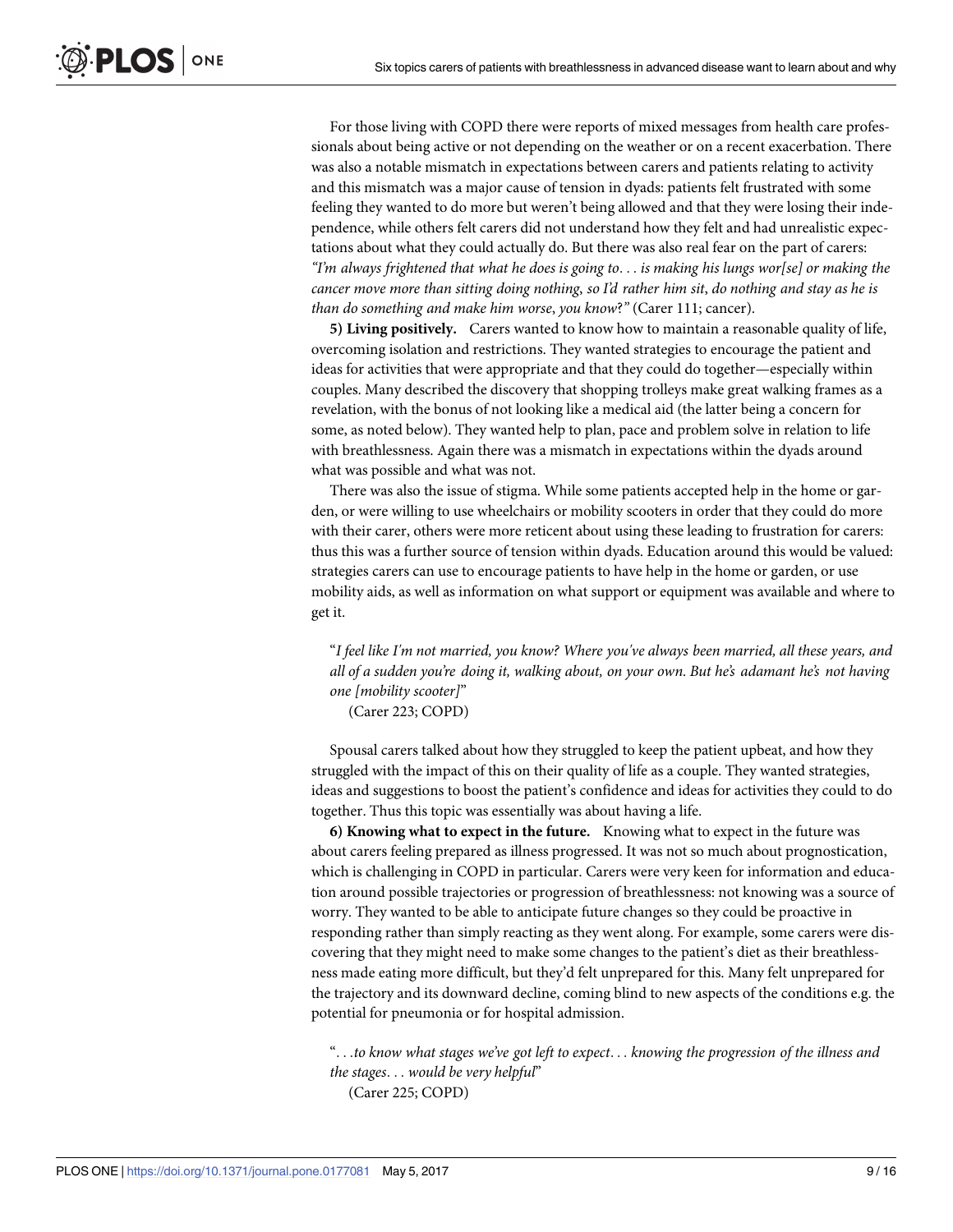"*There is the worry of the future*. . .*We just don't know where we're going from here really. I mean what's going to happen when you [wife/patient] deteriorate more?*" (Carer 226; COPD)

". . .*understanding what to expect [*. . .*] how they're going to be or [that] there are going to be good days, bad days, flare ups; you don't know these things until they actually happen*" (Carer 224; COPD)

Some carers also noted that patients too lacked this knowledge: *"*. . .*if you know at the beginning of the stages and what would happen and this sort of thing then I think you would cope better because you've already been forewarned*. . . *There's no good going through with blinkers 'cause that's not going to help you*. *And if you know what to expect when it happens then you can both cope better*. *But neither of you know*. *And it does come a bit hard"* (Carer 223; COPD).

However for most carers there was a tension relating to their desire to know more about what to expect in the future, but not wanting to upset the patient. In some cases they did not want the patient to learn this with them as they felt it would cause further anxiety for patient.

For those caring for cancer patients (with primary lung or metastatic lung cancer) there was also uncertainty around breathlessness symptoms and the extent to which any deterioration could or should be associated with disease progression. Even when the underlying cause of breathlessness had been explained as not being associated with tumour growth or spread it was hard for carers and patients to separate breathlessness symptoms from cancer symptoms. This in turn led to heightened anxiety for both carer and patient.

#### Disease group differences

Although both groups wanted to learn about all of the six topics outlined above, there were some differences by disease group. Cancer carers regarded increasing breathlessness as a sign of disease progression and were particularly interested in learning how to manage breathlessness episodes: an aspect of caring that was relatively new to them and a response to a patient need.

"If you could be sort of told if there's anything you can do for them. At the moment I wouldn't know...I mean if we got a panic attack or anything I wouldn't know what to do, I'm just sort *of standing here looking at him because I wouldn't know whether there was anything I could do*"

(Carer 211; cancer).

COPD carers were particularly interested in learning how to manage infections and in managing their own anxieties related to caring: these are aspects of caring related to both patient needs and carer needs. For example the responsibility of knowing when to start emergency medications was a concern that was frequently mentioned: *"we never quite know [*. . .*]*. . . it's like a balancing act whether to start the steroids or . . . I know they say leave it 24 hours, but *you're still a bit unsure*. . . *you know*?*"* (Carer 224; COPD).

Thus for carers of patients with cancer the driver for the need for knowledge or education appeared grounded in their desire to help the patient, whereas for carers of patients with COPD the driver was meeting the needs both of the patient and of the carer.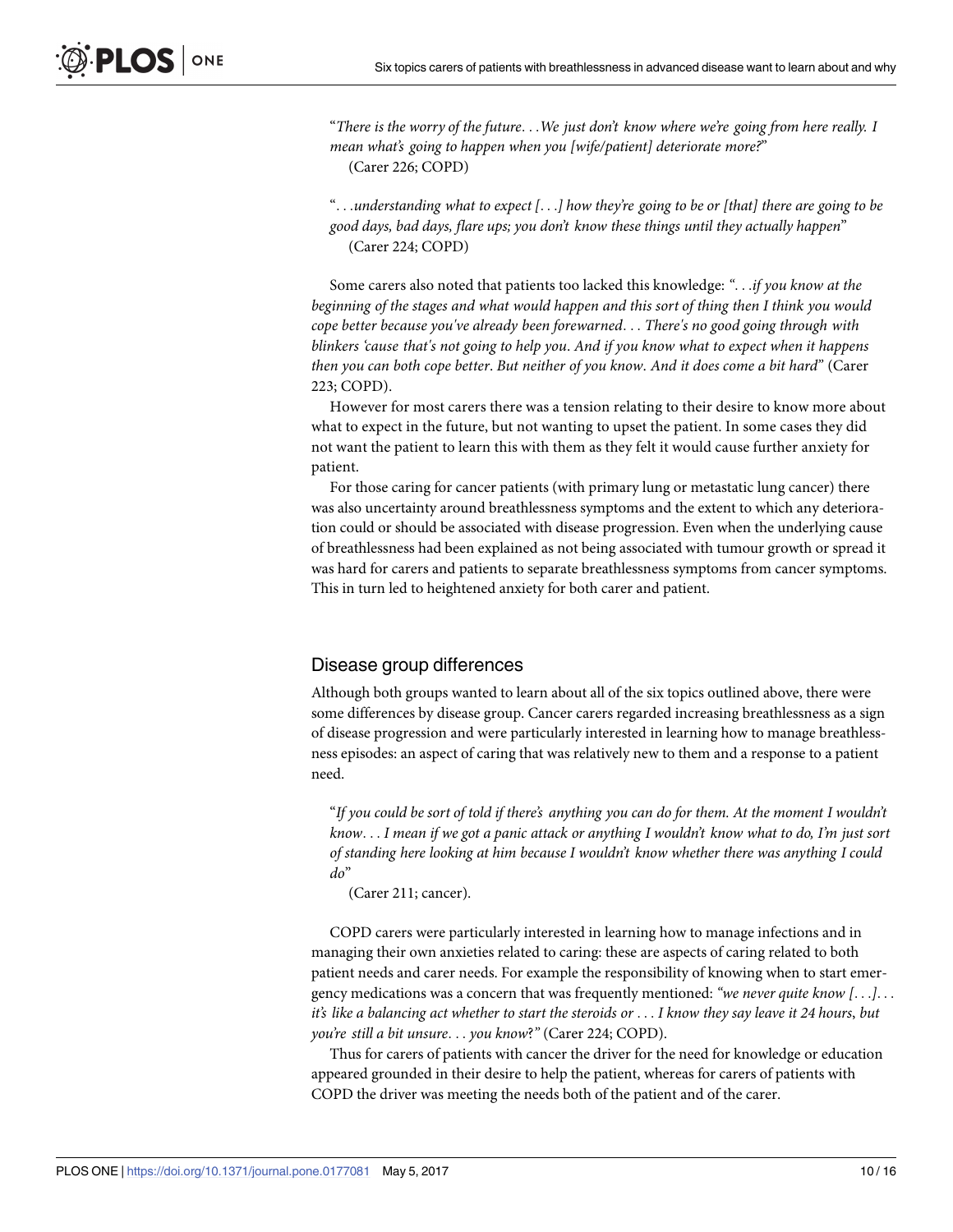### <span id="page-10-0"></span>**Discussion**

This paper reports the need and desire for an educational intervention for carers of patients with breathlessness in advanced disease: this appetite resonates with existing literature relating to other carers [\[54\]](#page-14-0). In addition to identifying their need for advice and reassurance this paper further identifies the lack of support for these carers despite their wish to be acknowledged and involved. Importantly it identifies and describes six key topics carers of patients with breathlessness in advanced disease want to learn about in order to help them support their family member or friend: 1) understanding breathlessness, 2) managing anxiety, panic and breathlessness, 3) managing infections, 4) keeping active, 5) living positively, and 6) knowing what to expect in the future.

Carer views are paramount to the development of an educational intervention for carers, but patient views also play a role. Patient views were largely similar to carer views, but areas of divergence or tension within the patient-carer dyads were identified. A theme common to most of the six topics was mismatched expectations and the management of resulting tensions within dyads: a long-established characteristic of the caring role [[55](#page-14-0)]. There was a strong desire to be enabled to do things together, as a dyad. The six topics, and this cross-cutting theme of relationship-management, have resonance with the existing literature on carer experiences and needs in advanced disease (e.g. [\[56,](#page-14-0)[57](#page-15-0)]) and more specifically in advanced COPD (e.g. [\[13](#page-12-0)[,28,](#page-13-0)[58](#page-15-0),[59](#page-15-0)]), cancer (e.g. [\[60,61\]](#page-15-0)) and breathlessness (e.g. [[39](#page-14-0)]). Further, although primarily geared to patients, the suggested educational components of pulmonary rehabilitation programmes for adults [[62](#page-15-0)] can be mapped onto these six topics identified for carers.

There was a sense from these carers that the patient-carer dyad was not regarded by health care professionals as the unit of care. This was surprising given the central role carers play in caring for breathless patients, but echoes existing literature noting the need for greater acknowledgement and recognition of carer expertise [\[63–65\]](#page-15-0). The patient and carer interviews rarely referred to carers as part of health care professionals' response to breathlessness: carers were rarely involved as potential experts in patient care, they rarely understood breathlessness as they had not been taught about it, they rarely knew how to get right the balance of activity and rest, and they rarely described being included in strategies to live positively. They were on the periphery. Carers suggested that knowledge-gains on the topics would enable them to better support the patient and manage their breathlessness, but would also support themselves in terms of managing their own frustrations, anxieties, and quality of life as a carer.

There were some differences in learning needs by disease group, with a greater interest among cancer carers in gaining knowledge for their role in supporting the patient whereas for COPD carers their desire related equally to their own needs as carers: these differing of aspects of the caring role have been referred to as direct care needs and enabling needs [[66](#page-15-0)] and reflect the dual role carers have as both co-workers and clients [\[67\]](#page-15-0). These diagnostic group differences in learning needs can probably be explained by the shorter duration of the caring role in cancer such that cancer carers appeared less ground down by the caring experience, and the impact of restrictions and isolation, than those caring for patients with advanced COPD. Thus the needs of cancer carers related predominantly to the needs of the patient.

A limitation of this study is that the majority of our dyads were recruited through secondary care; recruiting dyads through primary care proved more challenging. It may be that the recruitment approach varied between the two settings, with more personal hand over of recruitment packs by secondary care clinicians, or patients who only accessed primary care may have been less likely to identify family, friends or carers as needing an intervention on breathlessness. Dyad recruitment was conducted via the patient and we were mindful that patients accessing secondary care may differ from those with only primary care access.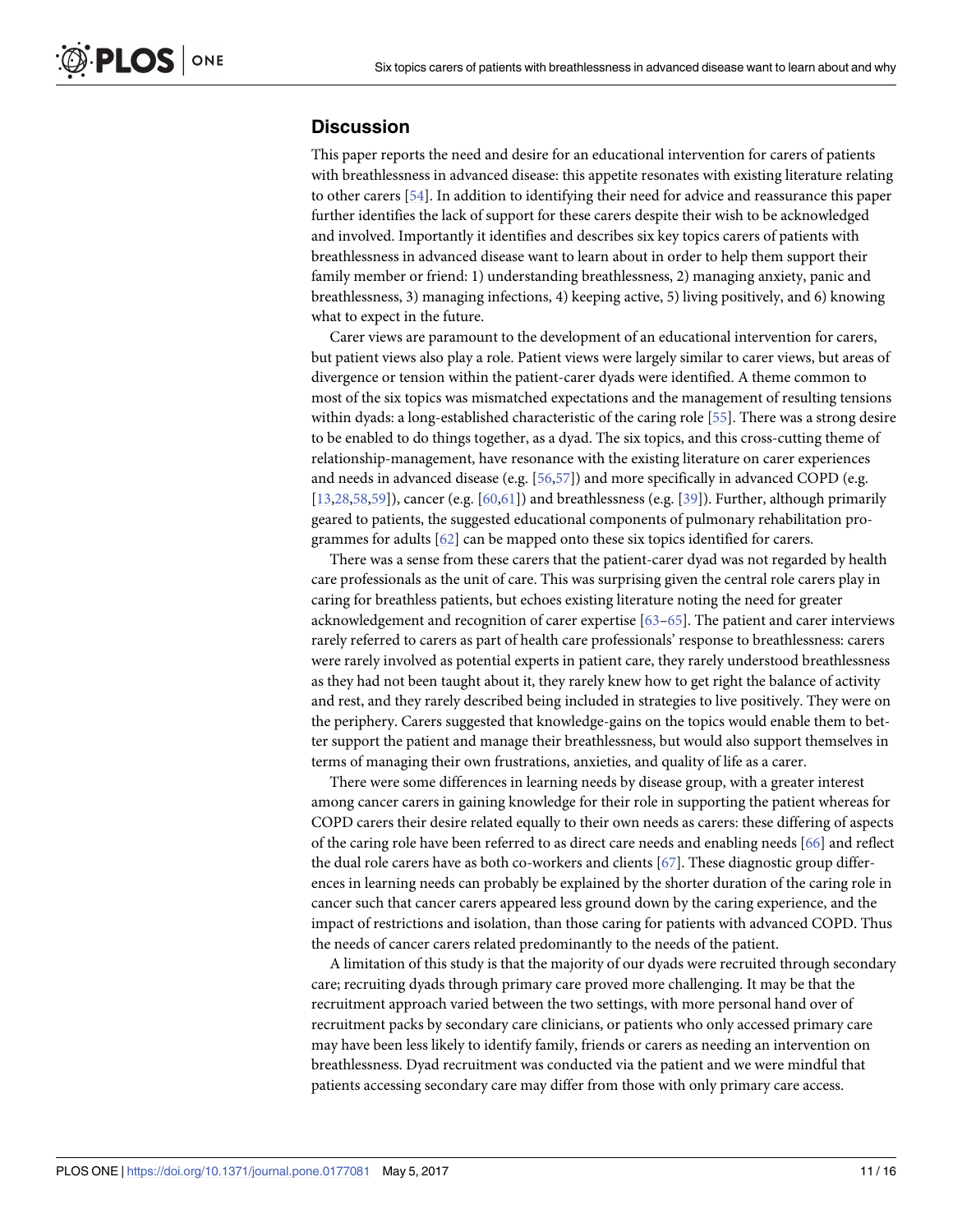<span id="page-11-0"></span>However it could be argued that there is a benefit of recruiting predominantly from secondary care given that patients recruited through this source are likely to be at higher risk, with more health care utilization and more severe exacerbations: the educational needs of their carers may therefore be greater. Regardless of whether this sampling strategy was a strength or a weakness, the remarkable similarity in the characteristics of our sample of carers (age, sex and relationship to the patient) to samples of carers of patients with breathlessness recruited to other studies [[12–14\]](#page-12-0) and the resonance of the findings with the existing literature noted above provides some reassurance.

Recruiting carers via patients is potentially a further limitation. The study recruitment materials stated clearly that carers could participate without the patient, however this still relied on patients passing on the recruitment pack to carers. Patients could therefore act as gatekeepers to the participation of carers [[68](#page-15-0)]. However it is again reassuring that, despite this approach, tensions within the patient-carer dyads were still identified. Further, later stages of the study recruited carers directly from support groups to participate in workshops to codevelop the intervention (paper forthcoming). At these workshops carers were asked to review the findings of the carer and patient interviews presented here and were asked to identify any surprising or unexpected findings as well as any aspects of learning about breathlessness that they felt were missing: no new areas were identified.

The findings were broadly consistent across interview type: in both patient-carer dyad interviews and separate patient and carer interviews. A future paper will outline how these data, and data collected contemporaneously relating to carers' preferences for intervention delivery mode, has informed early development of an educational intervention for carers of patients with breathlessness in advanced disease.

## **Conclusions**

This study is the first to describe in detail the unmet educational needs of carers of patients with breathlessness in advanced disease. It identified the need and desire for an educational intervention for carers, and six key topics carers want to learn about in relation to their caring role. Meeting the educational needs of carers requires robustly developed and evaluated interventions; this study provides the evidence-base for the content of an educational intervention for carers of patients with breathlessness in advanced disease.

## **Acknowledgments**

We are extremely grateful for the time and contribution of participating patients and informal carers. We thank CRN-Eastern, practices within Cambridgeshire and Peterborough CCG and clinical teams at Cambridge University Hospitals NHS Foundation Trust and Papworth for supporting participant recruitment. We thank Kevin Houghton for administrative support and Dimbleby Cancer Care for study funding. RM is supported by Cambridge National Institute for Health Research (NIHR) Biomedical Research Centre.

## **Author Contributions**

**Conceptualization:** MF J. Benson RL RM SH J. Burkin SB DG CT GE. **Data curation:** MF CP. **Formal analysis:** MF CP GE. **Funding acquisition:** MF J. Benson RL RM SH J. Burkin SB DG CT GE. **Investigation:** MF CP GE.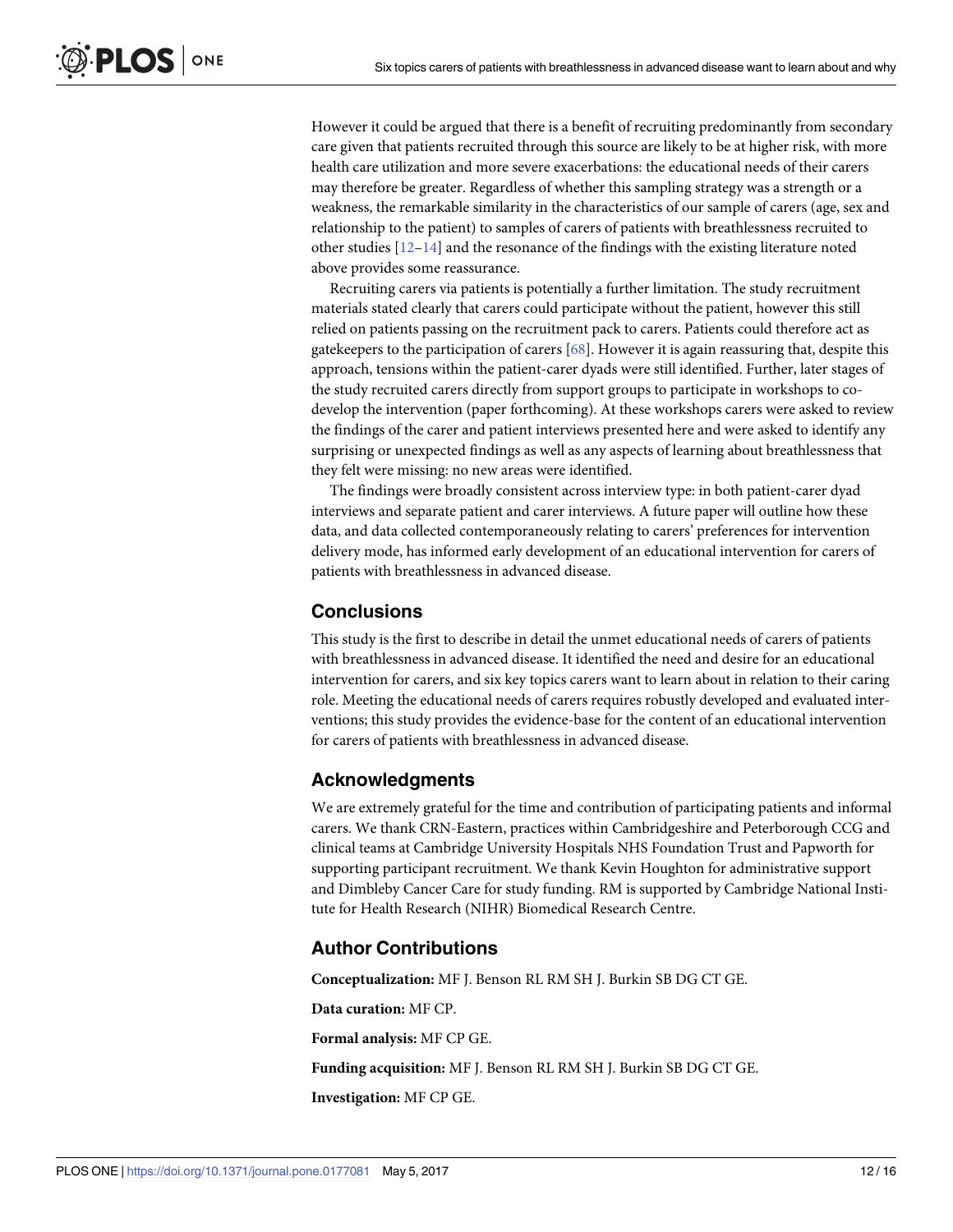<span id="page-12-0"></span>**Methodology:** MF CP J. Benson RL RM SH J. Burkin SB DG CT GE.

**Project administration:** MF CP.

**Resources:** MF CP J. Benson RL RM SH J. Burkin SB DG CT GE.

**Software:** MF CP GE.

**Supervision:** MF.

**Validation:** MF CP J. Benson RL RM SH J. Burkin SB DG CT GE.

**Visualization:** MF CP J. Benson RL RM SH J. Burkin SB DG CT GE.

**Writing – original draft:** MF.

**Writing – review & editing:** MF CP J. Benson RL RM SH J. Burkin SB DG CT GE.

#### **References**

- **[1](#page-1-0).** Booth S, Moosavi SH, Higginson IJ. Etiology and management of intractable breathlessness in patients with advanced cancer: systematic review of pharmacological therapy. Nat Clin Pract Oncol 2008; 5 (2):90–100.
- **[2](#page-1-0).** Edmonds P, Karlsen S. A comparison of the palliative care needs of patients dying from chronic respiratory diseases and lung cancer. Palliat Med 2001; 15:287–295. [https://doi.org/10.1191/](https://doi.org/10.1191/026921601678320278) [026921601678320278](https://doi.org/10.1191/026921601678320278) PMID: [12054146](http://www.ncbi.nlm.nih.gov/pubmed/12054146)
- **[3](#page-1-0).** Dudgeon D, Christiansen L, Sloan JA, Lertzman M, Clement K. Dyspnoea in cancer patients: prevalence and associated factors. J Pain Symptom Manage 2001; 21(2):95–102. PMID: [11226761](http://www.ncbi.nlm.nih.gov/pubmed/11226761)
- **[4](#page-1-0).** Health and Safety Lab. Projection of mesothelioma mortality in Great Britain. London: HSE; 2009.
- **[5](#page-1-0).** Muers MF, Round CE. Palliation of symptoms in non-small cell lung cancer: a study by the Yorkshire Regional Cancer Organisation Thoracic Group. Thorax 1993; 48:339–343. PMID: [7685550](http://www.ncbi.nlm.nih.gov/pubmed/7685550)
- **[6](#page-1-0).** Pauwels RA, Buist AS, Calverley PM, Jenkins CR, Hurd SS, GOLD Scientific Committee. Global strategy for diagnosis, management, and preventions of COPD: NHLBI/WHO Workshop summary. Am J Respir Crit Care Med 2001; 163:1256–1276.
- **[7](#page-1-0).** Murray CJ, Lopez AD. Alternative projections of mortality and disability by cause 1990–2020: Global Burden of Disease Study. Lancet 1997; 349:1498–1504. [https://doi.org/10.1016/S0140-6736\(96\)](https://doi.org/10.1016/S0140-6736(96)07492-2) [07492-2](https://doi.org/10.1016/S0140-6736(96)07492-2) PMID: [9167458](http://www.ncbi.nlm.nih.gov/pubmed/9167458)
- **[8](#page-1-0).** British Thoracic Society. Burden of Lung Disease. 2nd edition. London: BTS; 2006.
- **[9](#page-1-0).** Booth S, Moffat C, Burkin J, Galbraith S, Bausewein C. Nonpharmacological interventions for breathlessness. Curr Opin Support Palliat Care 2011; 5:77–86. [https://doi.org/10.1097/SPC.](https://doi.org/10.1097/SPC.0b013e3283460c93) [0b013e3283460c93](https://doi.org/10.1097/SPC.0b013e3283460c93) PMID: [21532347](http://www.ncbi.nlm.nih.gov/pubmed/21532347)
- **[10](#page-1-0).** Booth S, Silvester S, Todd C. Breathlessness in cancer and chronic obstructive pulmonary disease: using a qualitative approach to describe the experience of patients and carers. Palliat Support Care 2003; 1(4):337–344. PMID: [16594223](http://www.ncbi.nlm.nih.gov/pubmed/16594223)
- **[11](#page-1-0).** Booth S, Farquhar M, Gysels M, Bausewein C, Higginson IJ. The impact of a breathlessness intervention service (BIS) on the lives of patients with intractable dyspnoea: a qualitative Phase I study. Palliat Support Care 2006; 4:287–293. PMID: [17066970](http://www.ncbi.nlm.nih.gov/pubmed/17066970)
- **[12](#page-1-0).** Farquhar M, Prevost AT, McCrone P, Brafman-Price B, Bentley A, Higginson IJ et al. Is a specialist breathlessness service more effective and cost-effective for patients with advanced cancer and their carers than standard care? Findings of a mixed method randomised controlled trial. BMC Med 2014; 12:194. <https://doi.org/10.1186/s12916-014-0194-2> PMID: [25358424](http://www.ncbi.nlm.nih.gov/pubmed/25358424)
- **[13](#page-1-0).** Farquhar M, Ewing G, Moore C, Gardener AC, Holt Butcher H, White P et al. Preparedness to care in advanced COPD: how prepared are informal carers and what are their support needs? BMJ Support Palliat Care 2014; 4(Suppl 1):A8
- **[14](#page-1-0).** Farquhar M, Prevost AT, McCrone P, Brafman-Price B, Bentley A, Higginson IJ et al. The clinical and cost-effectiveness of a Breathlessness Intervention Service for patients with advanced non-malignant disease and their informal carers—mixed findings of a mixed method randomised controlled trial. BMC Trials 2016; 17:185.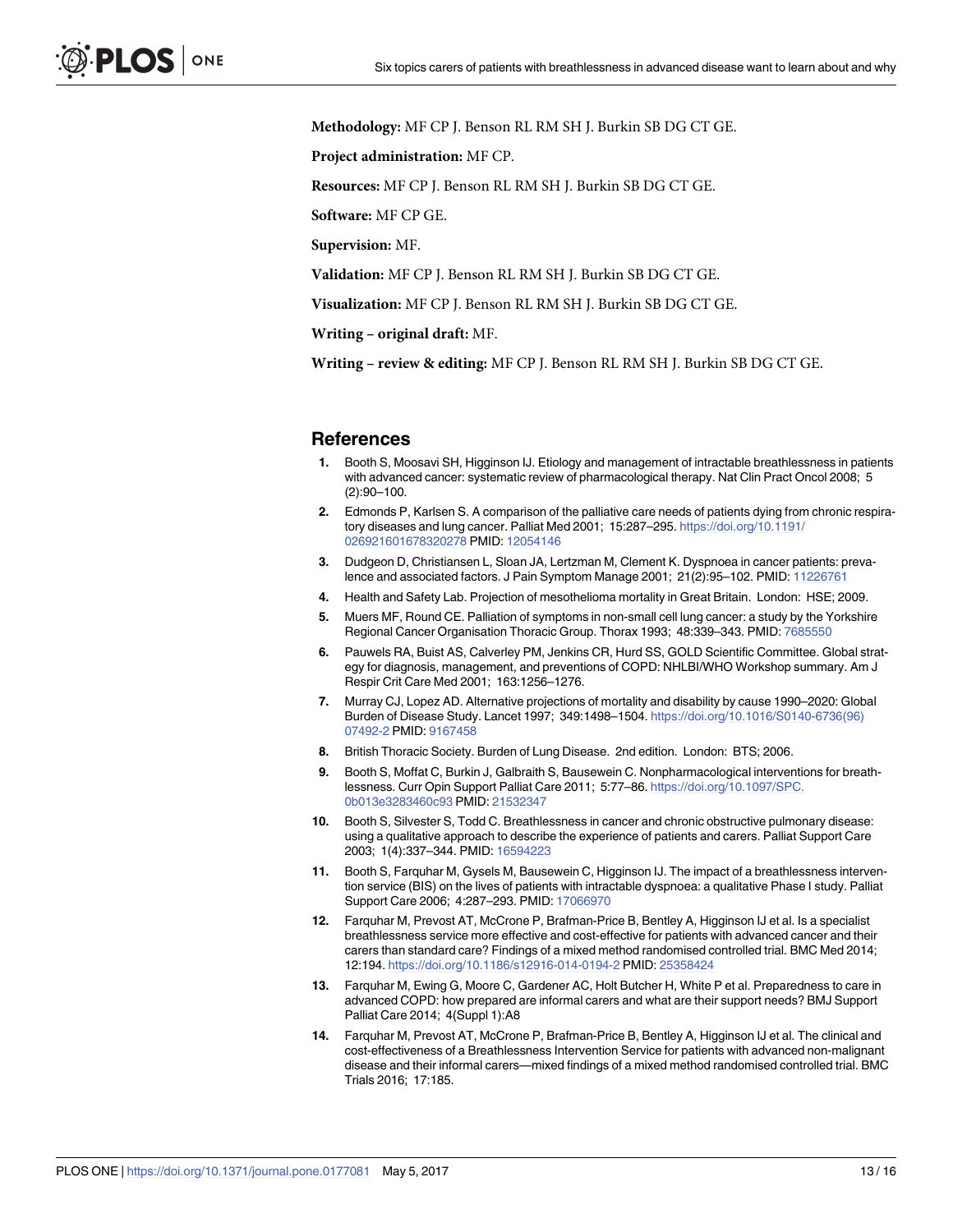- <span id="page-13-0"></span>**[15](#page-1-0).** Gautun H, Werner A, Lurås H. Care challenges for informal caregivers of chronically ill lung patients: results from a questionnaire survey. Scand J Public Health 2012; 40(1):18–24. [https://doi.org/10.1177/](https://doi.org/10.1177/1403494811425712) [1403494811425712](https://doi.org/10.1177/1403494811425712) PMID: [22006166](http://www.ncbi.nlm.nih.gov/pubmed/22006166)
- **[16](#page-1-0).** Bergs D. 'The Hidden Client'—women caring for husbands with COPD: their experience of quality of life. J Clin Nurs 2002; 11:613–621. PMID: [12201888](http://www.ncbi.nlm.nih.gov/pubmed/12201888)
- **[17](#page-1-0).** Morris SM, King C, Turner M, Payne S. Family carers providing support to a person dying in the home setting: a narrative literature review. Palliat Med 2015; 29(6):487–495. [https://doi.org/10.1177/](https://doi.org/10.1177/0269216314565706) [0269216314565706](https://doi.org/10.1177/0269216314565706) PMID: [25634635](http://www.ncbi.nlm.nih.gov/pubmed/25634635)
- **[18](#page-1-0).** Higginson IJ, Jarman B, Astin P, Dolan S. Do social factors affect where patients die: an analysis of 10 years of cancer deaths in England. J Public Health Med 1999; 21(1):22–28. PMID: [10321855](http://www.ncbi.nlm.nih.gov/pubmed/10321855)
- **19.** Aoun SM, Kristjanson LJ, Currow DC, Hudson PL. Caregiving for the terminally ill: at what cost? Palliat Med 2005; 19(7):551–555. <https://doi.org/10.1191/0269216305pm1053oa> PMID: [16295288](http://www.ncbi.nlm.nih.gov/pubmed/16295288)
- **[20](#page-1-0).** Rolls L, Seymour JE, Froggatt KA, Hanratty B. Older people living alone at the end of life in the UK: research and policy challenges. Palliat Med 2011; 25(6):650–657. [https://doi.org/10.1177/](https://doi.org/10.1177/0269216310373165) [0269216310373165](https://doi.org/10.1177/0269216310373165) PMID: [20621946](http://www.ncbi.nlm.nih.gov/pubmed/20621946)
- **[21](#page-1-0).** Buckner L, Yeandle S. Valuing Carers 2015—The rising value of carers' support. London: Carers UK; 2015.
- **[22](#page-1-0).** Gysels M, Higginson I. Caring for a person in advanced illness and suffering from breathlessness at home: threats and resources. Palliat Supp Care 2009; 7:153–162.
- **[23](#page-1-0).** Farquhar M (2016). Supporting Informal Carers. Edited by Bausewein C, Currow DC and Johnson MJ. ERS Monograph 73: Palliative Care in Respiratory Disease. Chapter 4. ISBN (print): 978-1- 84984-071-2.
- **[24](#page-1-0).** Bee PE, Barnes P, Luker KA. A systematic review of informal caregivers' needs in providing homebased end-of-life care to people with cancer. J Clin Nurs 2009; 18:1379–1393. [https://doi.org/10.1111/](https://doi.org/10.1111/j.1365-2702.2008.02405.x) [j.1365-2702.2008.02405.x](https://doi.org/10.1111/j.1365-2702.2008.02405.x) PMID: [18624779](http://www.ncbi.nlm.nih.gov/pubmed/18624779)
- **[25](#page-1-0).** Gerrish K. Caring for the carers: the characteristics of district nursing support for family carers. Primary Health Care Res Dev 2008; 9(1):14–24.
- **[26](#page-1-0).** Walsh K, Jones L, Tookman A, Mason C, McLoughlin J, Blizard R et al. Reducing emotional distress in people caring for patients receiving specialist palliative care: randomised trial. Br J Psychiatry 2007; 190:142–147. <https://doi.org/10.1192/bjp.bp.106.023960> PMID: [17267931](http://www.ncbi.nlm.nih.gov/pubmed/17267931)
- **[27](#page-2-0).** Howard C, Dupont S, Haselden B, Lynch J, Wills P. The effectiveness of a group cognitive-behavioural breathlessness intervention on health status, mood and hospital admissions in COPD. Psychol Health Med 2010; 15(4):371–385.
- **[28](#page-2-0).** Currow DC, Ward A, Clark K, Burns CM, Abernethy AP. Caregivers for people with end-stage lung disease: Characteristics and unmet needs in the whole population. Int Jnl COPD 2008; 3(4):753–762.
- **[29](#page-2-0).** Harding R, List S, Epiphaniou E, Jones H. How can informal caregivers in cancer and palliative care be supported? An updated systematic literature review. Palliat Med 2012; 26(1):7–22.
- **[30](#page-2-0).** Candy B, Jones L, Drake R, Leurent B, King M. Interventions for supporting informal caregivers of patients in the terminal phase of a disease. Cochrane Database Syst Rev 2011; 15(6):CD007617.
- **[31](#page-2-0).** Hudson PL, Remedios C, Thomas K. A systematic review of psychosocial interventions for family carers of palliative care patients. BMC Palliat Care 2010; 9:17. <https://doi.org/10.1186/1472-684X-9-17> PMID: [20687960](http://www.ncbi.nlm.nih.gov/pubmed/20687960)
- **[32](#page-2-0).** Corry M, While A, Neenan K, Smith V. A systematic review of systematic reviews on interventions for caregivers of people with chronic conditions. J Adv Nurs 2014; 71(4): 718–734. [https://doi.org/10.1111/](https://doi.org/10.1111/jan.12523) [jan.12523](https://doi.org/10.1111/jan.12523) PMID: [25223528](http://www.ncbi.nlm.nih.gov/pubmed/25223528)
- **[33](#page-2-0).** Caress A, Luker KA, Chalmers KI, Salmon MP. A review of the information and support needs of family carers of patients with chronic obstructive pulmonary disease. J Clin Nurs 2009; 18:479–491. [https://](https://doi.org/10.1111/j.1365-2702.2008.02556.x) [doi.org/10.1111/j.1365-2702.2008.02556.x](https://doi.org/10.1111/j.1365-2702.2008.02556.x) PMID: [19191997](http://www.ncbi.nlm.nih.gov/pubmed/19191997)
- **34.** Boyle AH. An integrative review of the impact of COPD on families. Southern Online Journal of Nursing Research 2009; 9(3):5.
- **35.** Cruz J, Marques A, Figueirdo D. Impacts of COPD on family carers and supportive interventions: a narrative review. Health Soc Care Community 2017; 25(1):11–25. <https://doi.org/10.1111/hsc.12292> PMID: [26499310](http://www.ncbi.nlm.nih.gov/pubmed/26499310)
- **36.** Bryant J, Mansfield E, Boyes AW, Waller A, Sanson-Fisher R, Regan T. Involvement of informal caregivers in supporting patients with COPD: a review of intervention studies. International Journal of COPD 2016; 11:1587–1596. <https://doi.org/10.2147/COPD.S107571> PMID: [27478372](http://www.ncbi.nlm.nih.gov/pubmed/27478372)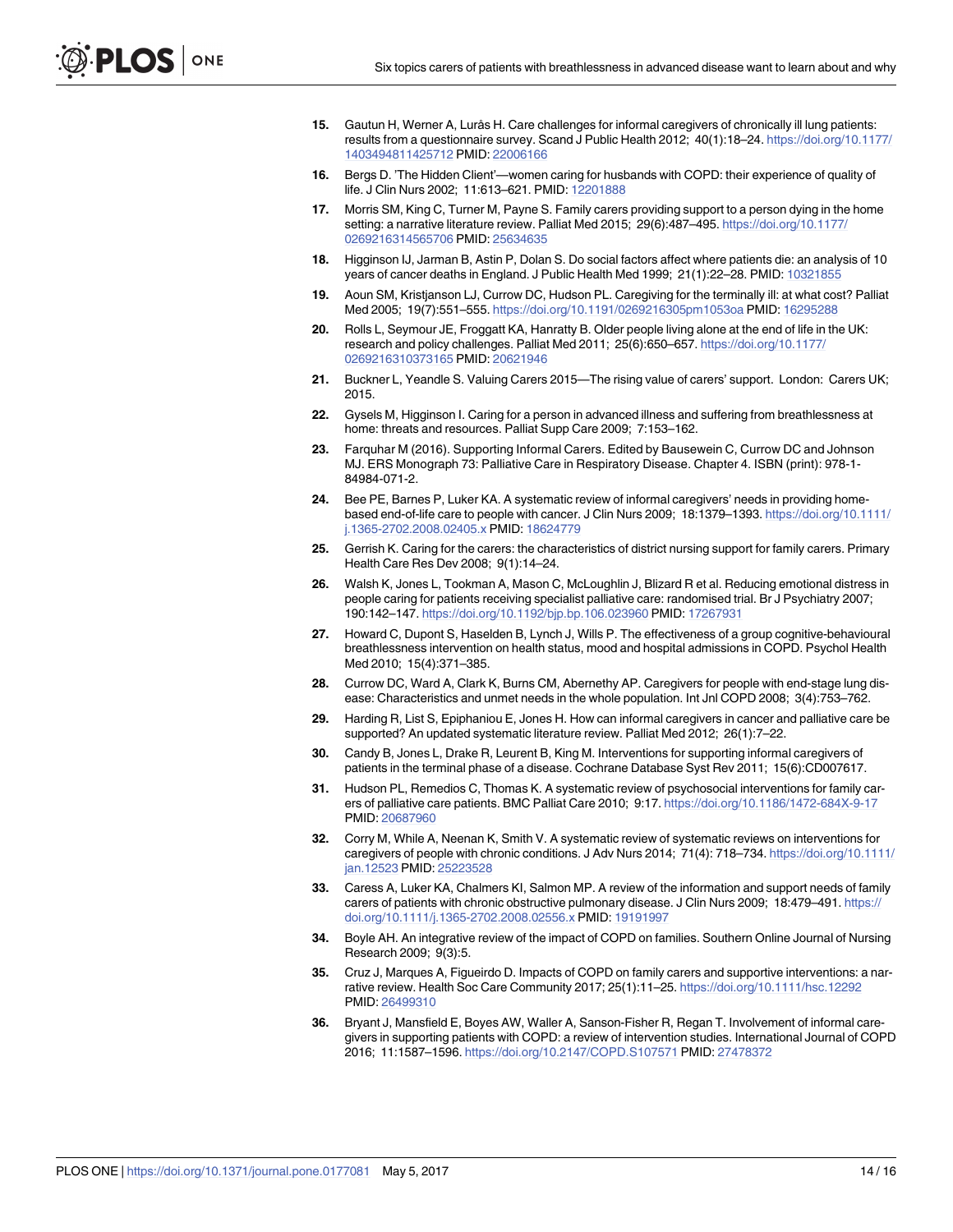- <span id="page-14-0"></span>**[37](#page-2-0).** Mansfield E, Bryant J, Regan T, Waller A, Boyes A, Sanson-Fisher R. Burden and Unmet Needs of Caregivers of Chronic Obstructive Pulmonary Disease Patients: A Systematic Review of the Volume and Focus of Research Output. COPD: Journal of Chronic Obstructive Pulmonary Disease 2016;
- **[38](#page-2-0).** Farquhar M, Penfold C, Walter F, Kuhn I, Benson J. What are the key elements of educational interventions for lay carers of patients with advanced disease? A systematic literature search and narrative review of structural components, processes and modes of delivery. J Pain Symptom Manage 2016; 52(1):117–30. <https://doi.org/10.1016/j.jpainsymman.2015.12.341> PMID: [27112309](http://www.ncbi.nlm.nih.gov/pubmed/27112309)
- **[39](#page-2-0).** Mularski RA, Reinke LF, Carrieri-Kohlman V, Fischer MD, Campbell ML, Rocker G et al. An official American Thoracic Society Workshop Report: assessment and palliative management of dyspnea crisis. Annals ATS 2013; 10(5):S98–S106.
- **[40](#page-2-0).** Ewing G, Penfold C, Benson J, Mahadeva R, Howson S, Burkin J et al. Clinicians' views of educational interventions for carers of patients with breathlessness due to advanced disease: findings from an online survey. J Pain Symptom Manage 2017; 53(2):265–271. [https://doi.org/10.1016/j.jpainsymman.](https://doi.org/10.1016/j.jpainsymman.2016.08.015) [2016.08.015](https://doi.org/10.1016/j.jpainsymman.2016.08.015) PMID: [27725250](http://www.ncbi.nlm.nih.gov/pubmed/27725250)
- **[41](#page-2-0).** Campbell NC, Murray E, Darbyshire J, Emery J, Farmer A, Griffiths F et al. Designing and evaluating complex interventions to improve health. BMJ 2007; 334:455–459. [https://doi.org/10.1136/bmj.39108.](https://doi.org/10.1136/bmj.39108.379965.BE) [379965.BE](https://doi.org/10.1136/bmj.39108.379965.BE) PMID: [17332585](http://www.ncbi.nlm.nih.gov/pubmed/17332585)
- **[42](#page-2-0).** Rogers A. Teaching Adults. Buckingham: Open University Press; 1986.
- **[43](#page-2-0).** Currow DC, Smith J, Davidson PM, Newton PJ, Agar MR, Abernethy AP. Do the trajectories of dyspnea differ in prevalence and intensity by diagnosis at the end of life? A consecutive cohort study. J Pain Symptom Manage 2010; 39(4):680–90. <https://doi.org/10.1016/j.jpainsymman.2009.09.017> PMID: [20413056](http://www.ncbi.nlm.nih.gov/pubmed/20413056)
- **[44](#page-2-0).** Goodridge D, Lawson J, Duggleby W, Marciniuk D, Rennie D, Stang M. Health care utilization of patients with chronic obstructive pulmonary disease and lung cancer in the last 12 months of life. Respir Med 2008; 102: 885–891. <https://doi.org/10.1016/j.rmed.2008.01.007> PMID: [18313278](http://www.ncbi.nlm.nih.gov/pubmed/18313278)
- **45.** Edmunds P, Karlsen S, Khan S, Addington-Hall J. A comparison of the palliative care needs of patients dying from chronic respiratory diseases and lung cancer. Palliat Med 2001; 15:287–295. [https://doi.org/](https://doi.org/10.1191/026921601678320278) [10.1191/026921601678320278](https://doi.org/10.1191/026921601678320278) PMID: [12054146](http://www.ncbi.nlm.nih.gov/pubmed/12054146)
- **[46](#page-2-0).** Gore M, Brophy CJ, Greenstone MA. How well do we care for patients with end stage chronic obstructive pulmonary disease (COPD)? A comparison of palliative care and quality of life in COPD and lung cancer. Thorax 2000; 55(12):1000–1006. <https://doi.org/10.1136/thorax.55.12.1000> PMID: [11083884](http://www.ncbi.nlm.nih.gov/pubmed/11083884)
- **[47](#page-2-0).** Murray SA, Kendall M, Boyd K, Grant L, Highet G, Sheikh A. Archetypal trajectories of social, psychological, and spiritual wellbeing and distress in family care givers of patients with lung cancer: secondary analysis of serial qualitative interviews. BMJ 2010; 304:c2581.
- **[48](#page-2-0).** Murray SA, Kendall M, Boyd K, Worth A, Benton TF. Exploring the spiritual needs of people dying of lung cancer or heart failure: a prospective qualitative interview study of patients and their carers. Palliat Med 2004; 18:39–45. <https://doi.org/10.1191/0269216304pm837oa> PMID: [14982206](http://www.ncbi.nlm.nih.gov/pubmed/14982206)
- **[49](#page-3-0).** Ewing G, Rogers M, Barclay S, McCabe J, Martin A, Todd C. Recruiting patients into a primary care based study of palliative care: why is it so difficult? Palliat Med 2004; 18:452–459. [https://doi.org/10.](https://doi.org/10.1191/0269216304pm905oa) [1191/0269216304pm905oa](https://doi.org/10.1191/0269216304pm905oa) PMID: [15332423](http://www.ncbi.nlm.nih.gov/pubmed/15332423)
- **[50](#page-3-0).** Fredman L, Tennstedt S, Smyth KA, Kasper JD, Miller B, Fritsch T et al. Pragmatic and internal validity issues in sampling in caregiver studies: a comparison of population-based, registry-based, and ancillary studies. J Ageing Health 2004; 16(2):175–203.
- **51.** Ransom S, Azzarello LM, McMillan SC. Methodological issues in the recruitment of cancer pain patients and their caregivers. Res Nurs Health 2006; 29:190–198. <https://doi.org/10.1002/nur.20129> PMID: [16676340](http://www.ncbi.nlm.nih.gov/pubmed/16676340)
- **[52](#page-3-0).** Northouse LL, Rosset T, Phillips L, Mood D, Schafenacker A, Kershaw T. Research with families facing cancer: the challenges of accrual and retention. Res Nurs Health 2006; 29:199–211. [https://doi.org/10.](https://doi.org/10.1002/nur.20128) [1002/nur.20128](https://doi.org/10.1002/nur.20128) PMID: [16676337](http://www.ncbi.nlm.nih.gov/pubmed/16676337)
- **[53](#page-4-0).** Ritchie J, Spencer L. Qualitative data analysis for applied policy research. In: Bryman A, Burgess R G, eds. Analyzing qualitative data. London: Routledge; 1994.
- **[54](#page-10-0).** Flemming K, Atkin K, Ward C, Watt I. Family carers' perceptions of their educational needs when providing end-of-life care: a systematic review of qualitative research. Pall Med 2016; 30(4):S11–S12.
- **[55](#page-10-0).** Corbin JM, Strauss AL. Collaboration: couples working together to manage chronic illness. Image J Nurs Sch 1984; 16(4):109–115. PMID: [6567581](http://www.ncbi.nlm.nih.gov/pubmed/6567581)
- **[56](#page-10-0).** Stajduhar K, Funk L, Toye C, Grande G, Aoun S, Todd C. Part 1: Home-based family caregiving at the end of life: a comprehensive review of published quantitative research (1998–2008). Palliat Med 2010; 24(6):573–593. <https://doi.org/10.1177/0269216310371412> PMID: [20562171](http://www.ncbi.nlm.nih.gov/pubmed/20562171)